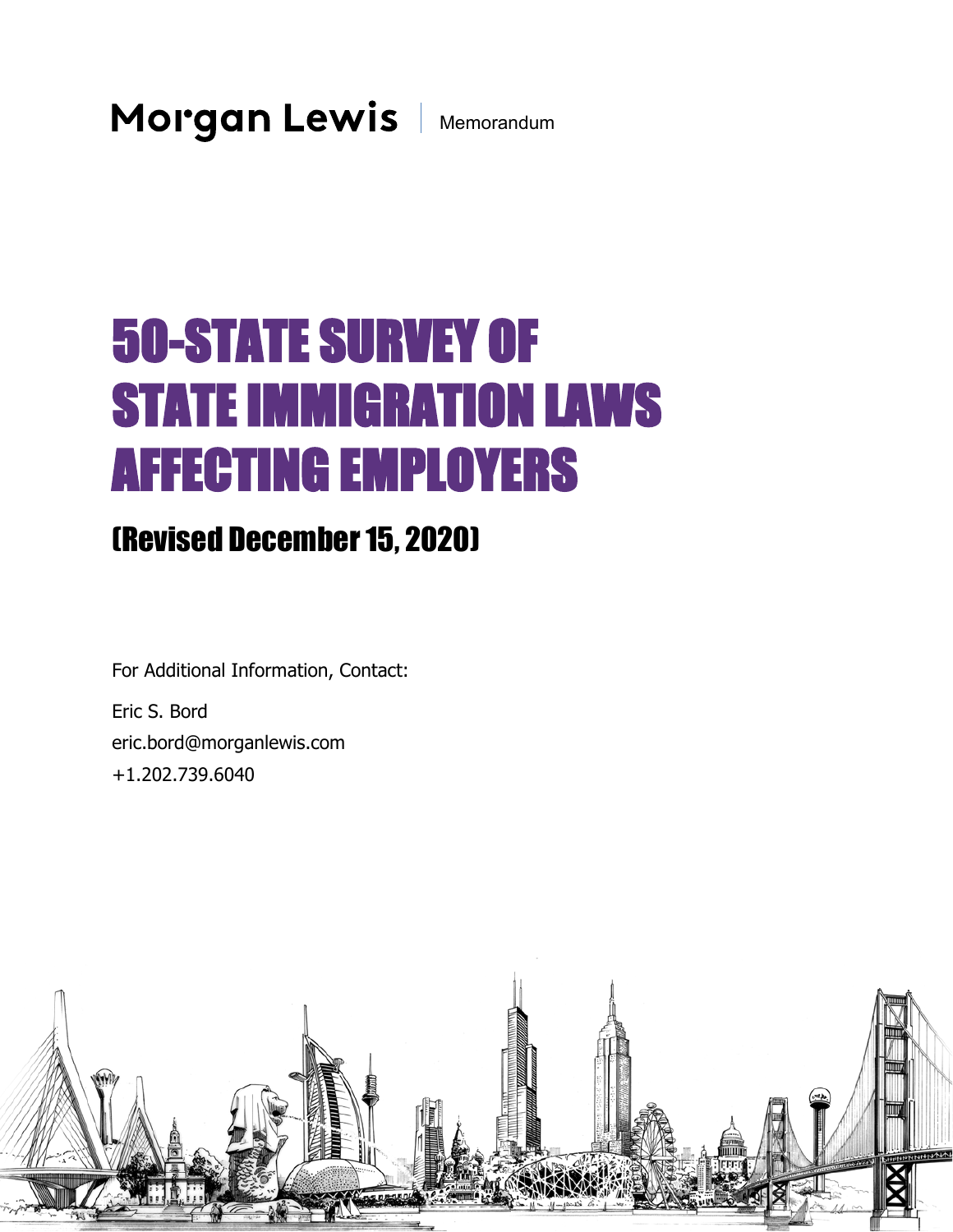#### **Introduction**

The ongoing failure to achieve federal immigration reform continues to inspire state government activity regarding immigration. As a result, the United States is creating a patchwork of immigration compliance obligations for employers operating in various jurisdictions.

This survey is an update on this ever-evolving area of the law in all 50 states. Because the landscape is always changing, employers should remain vigilant in order to comply with state immigration laws regulating employment. Employers should also be alert to potential local or municipal rules, which are beyond the scope of this survey, that have immigration implications for the geographic areas in which they do business.

Readers should bear in mind that state immigration laws are largely untested in terms of their enforcement. In many instances there are numerous unanswered questions, including (a) whether an E-Verify mandate applies only to employees within the state; (b) whether thresholds for numbers of employees refer only to employees within the state; (c) whether a law impacting state vendors applies to all vendors or only to a subset, e.g., service providers, government end-users; (d) the constitutionality of the statute or executive order; and (e) the sanction, if any, for violating the provision.

Accordingly, the following Disclosure and Limitation merits emphasis:

**Disclosure and Limitation: This survey does not, and is not designed to, constitute legal advice. It is a topical review of dynamic subject matter, and is not intended to provide answers to specific legal questions or situations. While we endeavor to ensure that the information is timely and accurate, we do not warrant it as such. Use of this survey does not create an attorney-client relationship.** 

#### **E-Verify Employment Eligibility Verification Program (formerly, Basic Pilot Program)**

The E-Verify program, referenced in many state laws, is administered jointly by the US Department of Homeland Security's (DHS's) Citizenship and Immigration Services (USCIS) division and the Social Security Administration (SSA). It involves verification checks of the SSA and DHS databases using an automated system to verify the employment authorization of all newly hired employees. Information is available at [www.uscis.gov/everify.](http://www.uscis.gov/everify)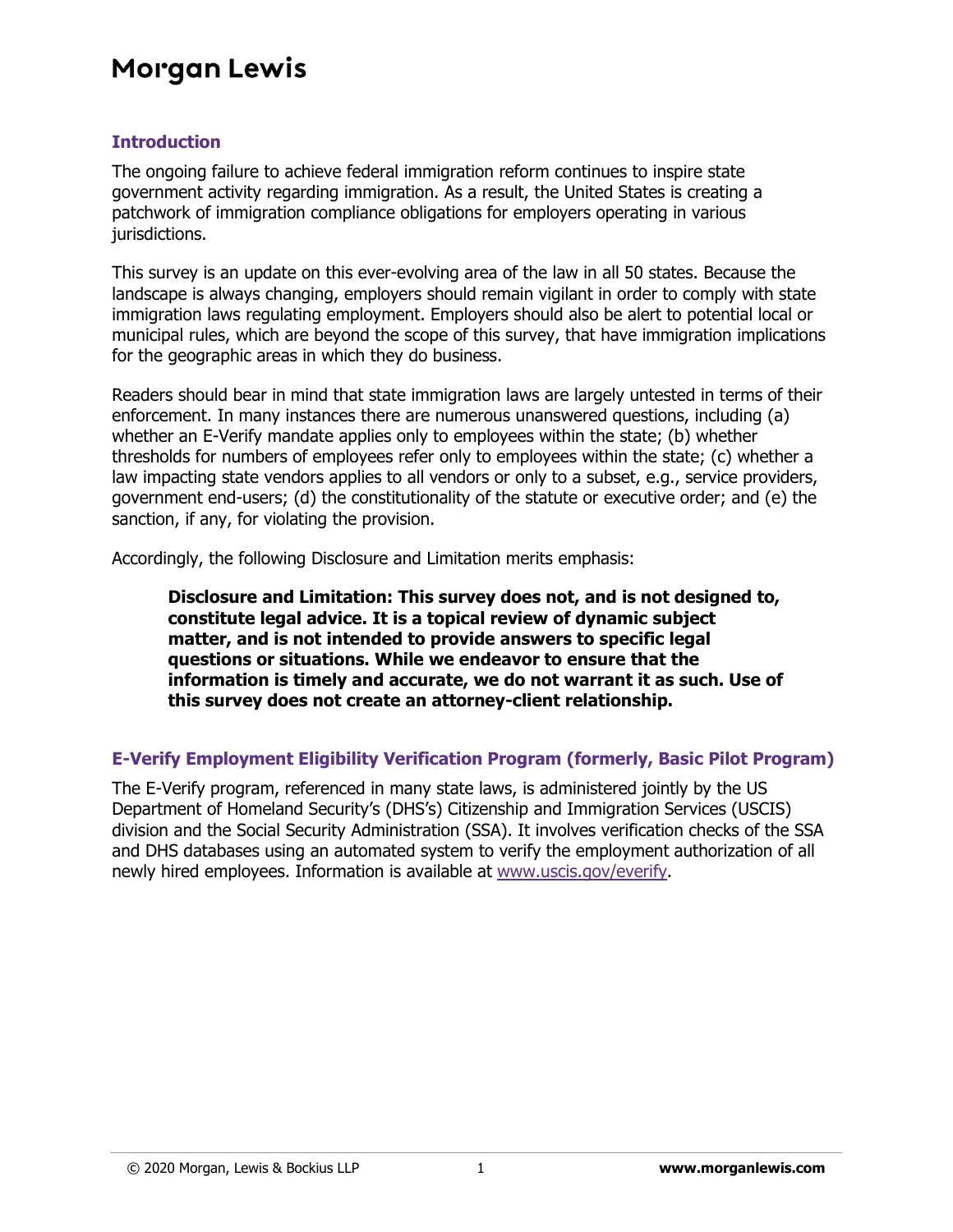#### **Summary**

#### The following states require the use of E-Verify by public and/or private employers:

|     | <b>State</b>   | <b>Citation</b>                                                 | <b>Applies to:</b>                                                                                                                                                       |
|-----|----------------|-----------------------------------------------------------------|--------------------------------------------------------------------------------------------------------------------------------------------------------------------------|
| 1.  | Alabama        | <b>HB 56</b>                                                    | all employers and all state/public contractors;<br>implementation partially enjoined                                                                                     |
| 2.  | Arizona        | HB 2779 (2007)                                                  | all employers, public and private                                                                                                                                        |
| 3.  | Colorado       | HB 1343 (2006)                                                  | state contractors                                                                                                                                                        |
| 4.  | Florida        | SB 664                                                          | all government employers (any state or local<br>governmental entity) and contractors or subcontractors<br>doing business with a public employer s (eff. Jan. 1,<br>2021) |
| 5.  | Georgia        | SB 529 (2006)<br>HB 87 (2011)                                   | state agencies, contractors, subcontractors;<br>Arizona-style enforcement; all employers, public and<br>private, state contractors (phased in by July 1, 2013)           |
| 6.  | Idaho          | Executive Order (2006)                                          | state agencies, contractors                                                                                                                                              |
| 7.  | Indiana        | SEA 590 (May 2011)                                              | state agencies, contractors                                                                                                                                              |
| 8.  | Louisiana      | HB 342 (2011)                                                   | state contractors, indirectly to all employers                                                                                                                           |
| 9.  | Minnesota      | HR 2164 (June 2011)                                             | state contractors                                                                                                                                                        |
| 10. | Mississippi    | SB 2988 (March 2008)                                            | all employers, public and private                                                                                                                                        |
| 11. | Missouri       | HB 1549 (July 2008)                                             | public employers, some contractors                                                                                                                                       |
| 12. | Nebraska       | LB 403 (April 2009)                                             | public employers, contractors                                                                                                                                            |
| 13. | North Carolina | SB 1523 (2006)<br>HB 36 (2011)                                  | state agencies<br>private employers, counties, and cities                                                                                                                |
| 14. | Oklahoma       | HB 1804 (2007)                                                  | public employers, contractors, subcontractors                                                                                                                            |
| 15. | Pennsylvania   | SB 637 (2012)                                                   | public contractors and subcontractors (eff. Jan. 1, 2013)                                                                                                                |
| 16. | South Carolina | HB 4400 (2008)                                                  | all employers                                                                                                                                                            |
| 17. | Tennessee      | Tennessee Lawful<br>Employment Act (SB 1669,<br>HB 1378) (2011) | all employers                                                                                                                                                            |
| 18. | Utah           | SB 81 (March 2008)<br>SB 251 (July 2010)                        | public employers, contractors, subcontractors<br>private employers                                                                                                       |
| 19. | Virginia       | SB 1049 (March 2011)                                            | state contractors and agencies (eff. Dec. 1, 2013)                                                                                                                       |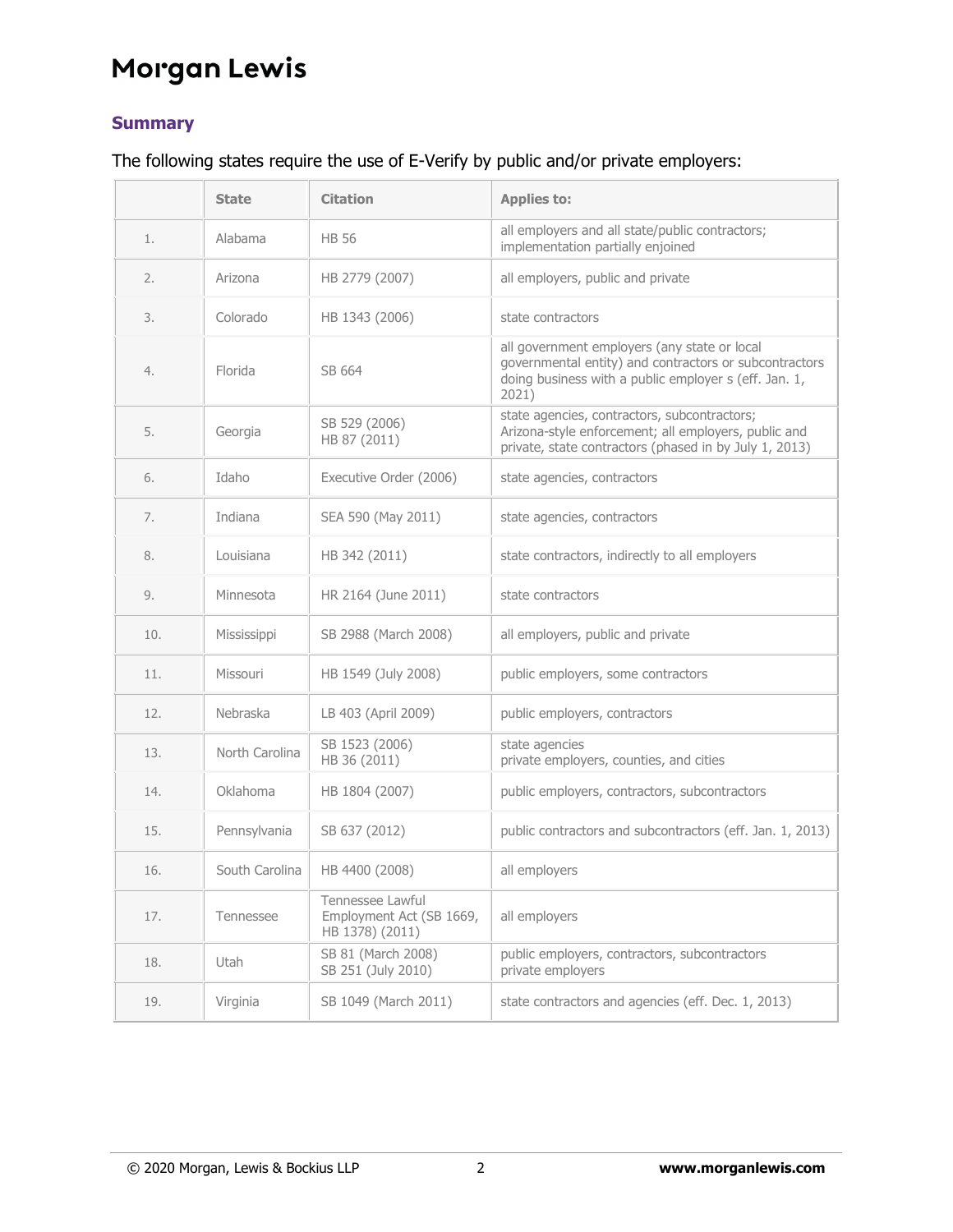#### **Alabama**

Gov. Robert Bentley signed into law a far-reaching immigration enforcement bill mirroring the controversial Arizona HB 1070. The Alabama law has a number of significant provisions not related to employment. The employment provisions include a requirement that all employers enroll in E-Verify. There is no immediate sanction for a failure to do so; however, employers that use E-Verify will have a safe harbor from any liability under Alabama law for knowingly employing an unauthorized worker. This mandatory E-Verify rule for employers took effect April 1, 2012. The law also requires that all employers that are state/public contractors of any tier, all grant recipients, and others that receive state incentives be registered with and use E-Verify. This contractor provision took effect January 1, 2012.

#### **Alaska**

There are no current state immigration laws affecting employment eligibility verification.

#### **Arizona**

Arizona's E-Verify law (HB 2779) became effective on January 1, 2008, and has two key features. First, it authorizes the imposition of a business license penalty against any employer that knowingly or intentionally hires unauthorized employees after January 1, 2008. For an employer's initial offense, its business license can be suspended. A further offense can result in permanent revocation of an employer's license to do business in Arizona. Second, the law requires all Arizona employers to enroll in E-Verify to confirm the work eligibility of all new hires. There is no immediate sanction for a failure to enroll in E-Verify. However, if an employer unknowingly engages in unlawful employment yet shows that it has verified a worker's status, a rebuttable presumption arises that the employer did not knowingly or intentionally employ an undocumented worker. Additional legislation, effective September 30, 2008, prohibits government entities from awarding contracts to any contractor or subcontractor that fails to use E-Verify. Arizona's notorious HB 1070, an enforcement measure, does not contain any direct significant implications for employers. Moreover, its enforcement has been halted by federal courts.

#### **Arkansas**

A law (HB 1024), signed in February 2007, prohibits state agencies from entering into contracts with businesses that knowingly employ or contract with illegal immigrants. These certification requirements apply to any contractor seeking to enter into a contract with a state agency for professional services, technical services, or construction where the value of the contract is \$25,000 or more.

#### **California**

There are no current state immigration laws affecting employment eligibility verification. On October 9, 2011, Gov. Jerry Brown signed into law California AB 1236, the Employment Acceleration Act of 2011, which prohibits state, county, or city governments from mandating the use of E-Verify, except as required by federal law or as a condition of receiving federal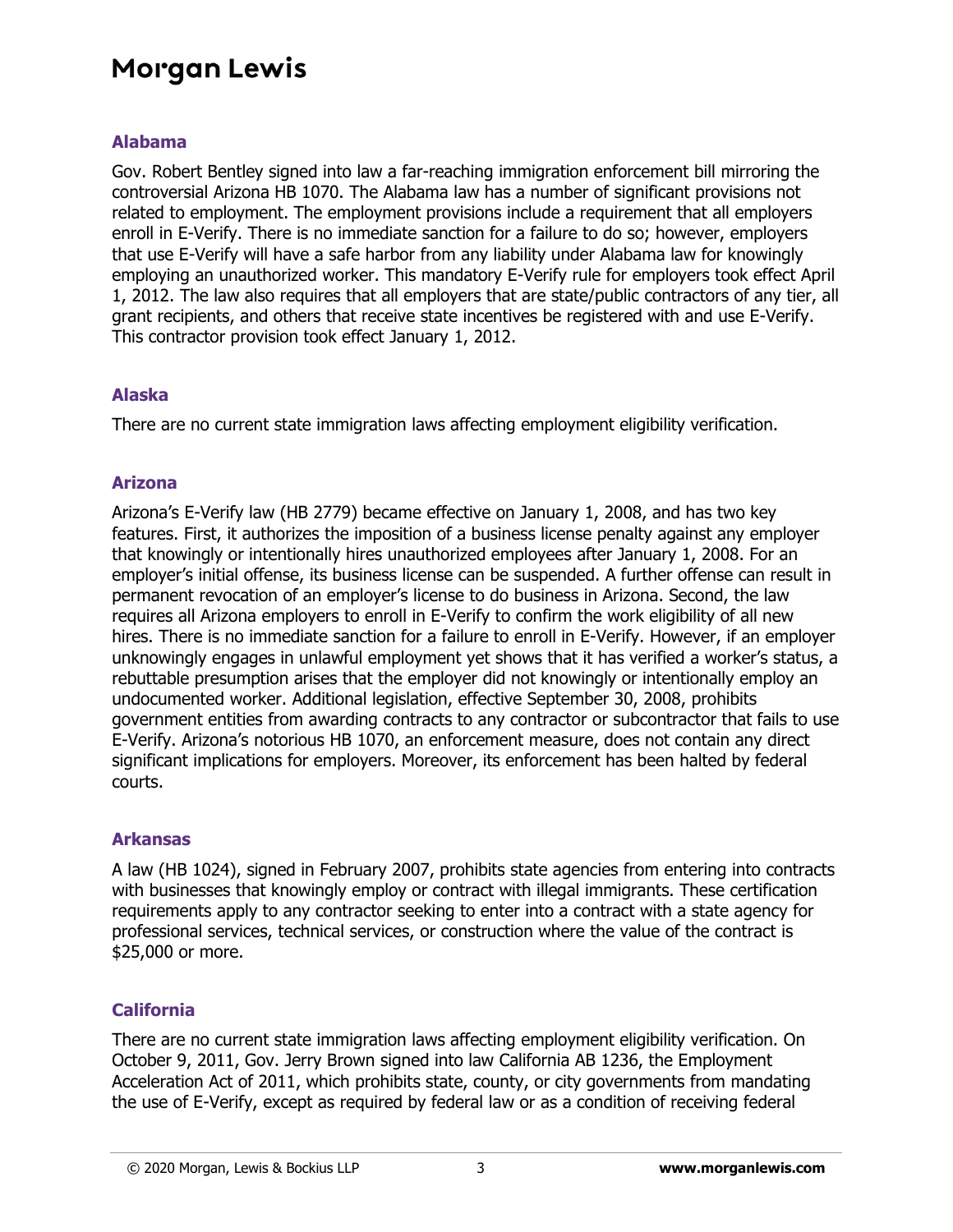funds. This law effectively invalidates local mandatory E-Verify provisions that had been in effect in Temecula, Lake Elsinore, Menifee (Riverside County), and Lancaster (Los Angeles County).

Effective January 1, 2014, workers in California have potential state-level claims for immigration-related discrimination, including the improper use by employers of E-Verify. AB 263 prohibits an employer from engaging in an "unfair immigration-related practice" when an employee exercises a right protected under state labor and employment laws. Examples of possible violations include requesting additional immigration documentation beyond what is required under the federal I-9 rules, using E-Verify when not authorized, threatening to file or filing a false police report, or threatening to contact or contacting immigration authorities. There is a rebuttable presumption that an adverse action taken within 90 days of the employee's exercising a protected right is retaliatory. Employees can bring a civil action for a violation of this statute and seek damages. SB 666 also subjects an employer's business license to suspension or revocation if the employer has been found to have violated these new provisions.

#### **Colorado**

Effective August 10, 2016, Colorado no longer requires employers to complete and maintain a separate affirmation form and retain copies of documents presented during the I-9 process. House Bill 16-1114 repealed the rule that had been in effect since January 1, 2007, and that required a separate Colorado affirmation process.

A law (HB 1073), effective August 8, 2007, relates to the use of the Basic Pilot Program (now E-Verify) and prohibits a state agency or political subdivision from entering into a service contract with a contractor that knowingly employs an illegal alien to work on the contract or that knowingly contracts with a subcontractor that employs an illegal alien to perform work under the contract.

A law (HB 1314), signed in May 2013, requires proof of lawful residence in the United States for receipt of public benefits.

A law (HB 1343), signed in June 2006, prohibits state agencies from entering into contract agreements with contractors that knowingly employ illegal immigrants. Recent amendments require prospective contractors to verify the legal work status of all new hires through either E-Verify or a new program administered by Colorado's Department of Labor and Employment. If a contractor discovers that an illegal alien is employed, the contractor must alert the state agency within three days.

A law (HB 1001), signed in July 2006, requires that contractors verify the work status of their employees before applying for economic development incentive awards. Contractors receiving awards and later found to employ unauthorized workers must repay the awards and will be ineligible for another award for five years.

A law (HB 1015), signed in July 2006, mandates that an employer withhold 4.63% from the wages of an employee who is without a validated Social Security number or a validated taxpayer ID number, or an IRS-issued taxpayer ID for a nonresident alien.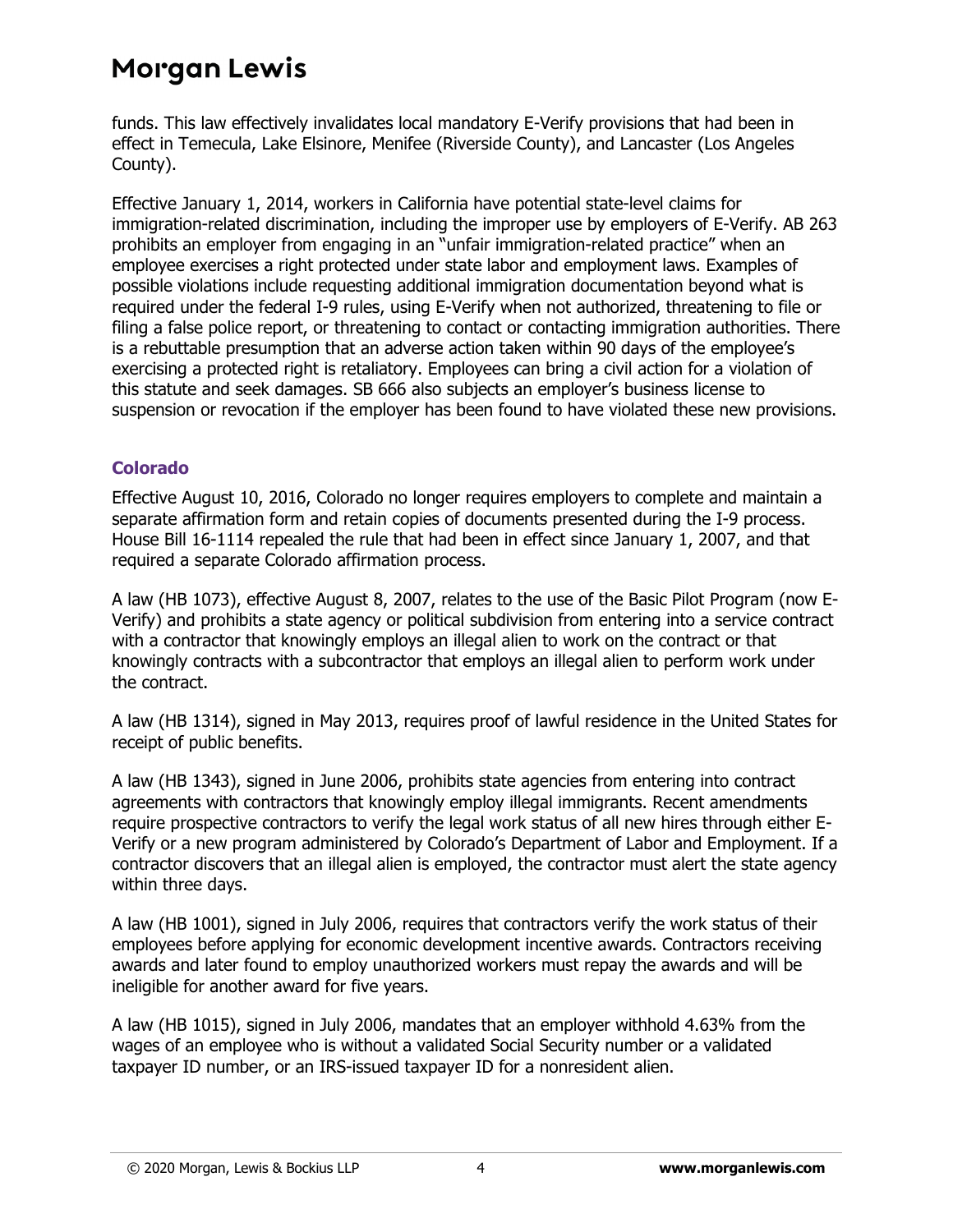#### **Connecticut**

There are no current state immigration laws affecting employment eligibility verification.

#### **Delaware**

A law (HB 147), signed in July 2007, limits the expiration date on a driver's license or identification card issued to a temporary foreign national to the period that he or she is authorized to remain in the United States.

#### **District of Columbia**

There are no current immigration laws affecting employment eligibility verification.

#### **Florida**

Florida SB 664, signed on June 30, 2020, mandates that every public employer (any state or local governmental entity) and any contractor or subcontractor doing business with a public employer must enroll in, and use, the E-Verify system as of January 1, 2021 to verify the employment eligibility of all newly hired employees.

Public employers, contractors, or subcontractors cannot enter into a contract unless each party registers with and uses the E-Verify system. In the event a contractor enters into a contract with a subcontractor, the subcontractor must provide the contractor with an affidavit stating that it does not employ, contract with, or subcontract with an unauthorized alien. This affidavit must cover all newly hired employees, not just those working on government contracts, and must be retained by the contractor for the duration of the contract. This process must be repeated by all contractors for each public project.

Employers that receive taxpayer-funded incentives through the state Department of Economic Opportunity (DEO) are also required to utilize the E-Verify system starting on January 1, 2021. As of this date, employers that file economic development incentive applications will not receive approval by the DEO unless they provide evidence of registration and use of E-Verify for all newly hired employees.

Private employers, whose offer of employment has been accepted, are required to verify the individual's employment eligibility as of January 1, 2021. Private employers are not required to use E-Verify unless they enter into a contract with a public employer/state or apply for taxpayer-funded incentives through the state's DEO. Accordingly, private employers (that are not contracting with a public employer or applying for taxpayer-funded incentives) can verify employment eligibility by using the E-Verify system or requiring the new hire to provide I-9 compliant documentation.

Private employers are not required to use E-Verify to verify the employment authorization of continuing employees hired before January 1, 2021. However, if the newly hired person is a contract employee, the private employer must verify his/her employment eligibility through E-Verify upon renewal or extension of the respective employment contract.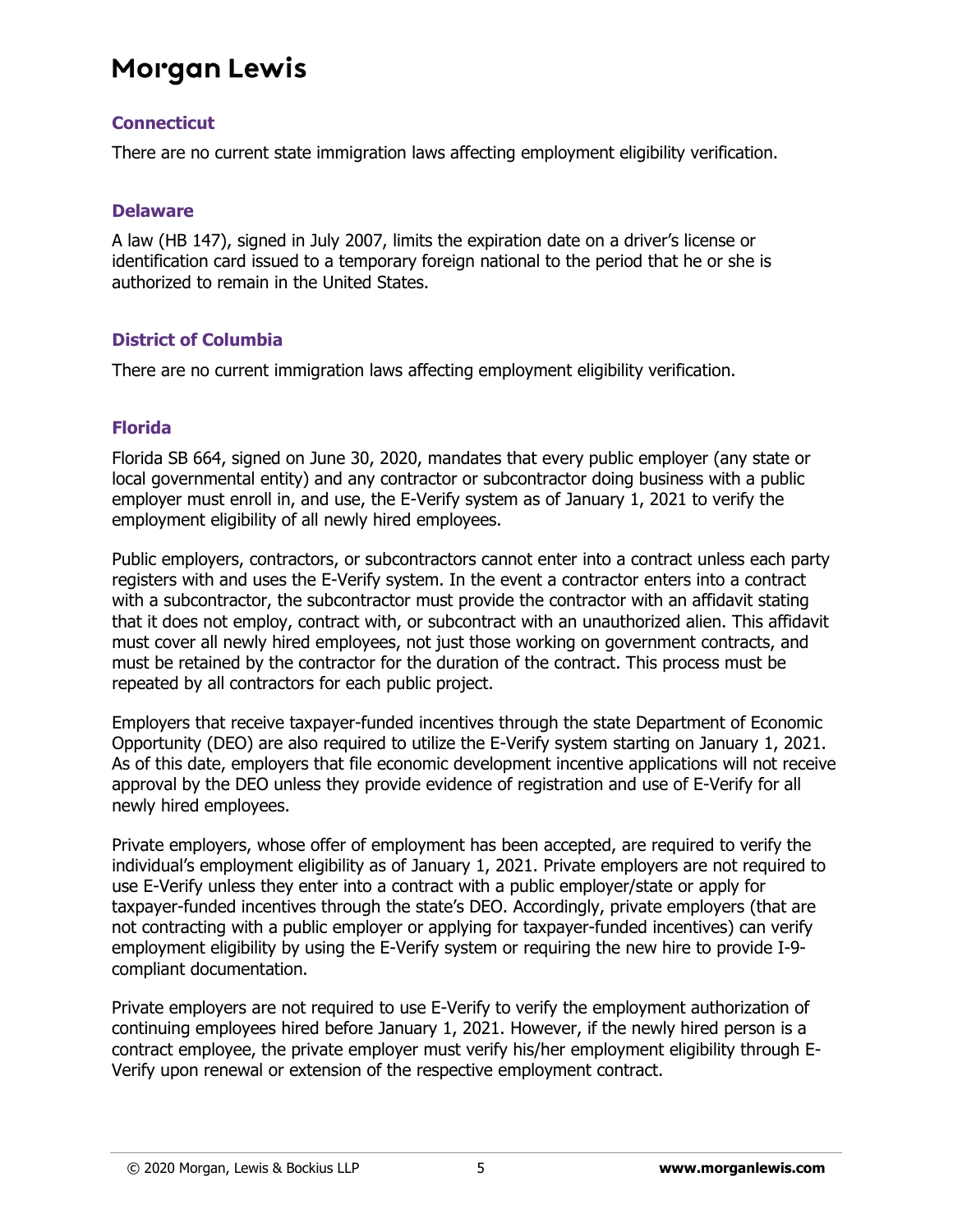#### **Georgia**

Georgia HB 87 is an Arizona-style enforcement and mandatory E-Verify law that cleared the Georgia General Assembly and was signed into law by Gov. Nathan Deal in May 2011. HB 87 requires that all employers, public and private, enroll in E-Verify. Issuance and renewal of a state, county, or municipal business license shall be contingent upon an employer's registration with E-Verify.

The mandatory use of E-Verify will be implemented in phases, based on the number of employees at a company. The effective date for employers with 500 or more employees was January 1, 2012; for employers with 100 or more employees but fewer than 500 employees the effective date was July 1, 2012; employers with 10 or more employees but fewer than 100 employees must be in compliance as of July 1, 2013.

The mandatory E-Verify provisions do not apply to employers of fewer than 10 employees.

The bill also imposes registration and attestation requirements on all public employers and state contractors. The bill adds to the Georgia criminal code the offense of aggravated identity fraud, which treats as a felony the use of counterfeit or fictitious identity information for purposes of obtaining employment.

Effective July 1, 2007, SB 529, the Georgia Security & Immigration Compliance Act, requires certain public employers and any contractors and subcontractors of a public employer to register with E-Verify. An employer must withhold state income tax at a rate of 6% of payments to any individual who has failed to provide a valid taxpayer identification number. The law also provides an additional adjustment to taxable income of corporations with respect to certain disallowances and disallows as a business expense compensation paid by a taxpayer to an unauthorized employee.

#### **Hawaii**

A law (HB 1750), signed in May 2007, mandates that all persons seeking employment with the government of the state must be citizens, nationals, or permanent resident aliens of the United States or eligible under federal law for unrestricted employment in the United States.

#### **Idaho**

On December 13, 2006, Gov. Jim Risch issued an EO requiring that state agencies participate in the E-Verify system. Also, all workers employed for the state through contractors must be from companies that have been verified to have eligible employees. Current law only applies to state government employees.

#### **Illinois**

E-Verify is permitted, but not mandatory, in Illinois. On March 12, 2009, a federal court in Illinois struck down a law (HB 1744), signed in August 2007, that would have prohibited employers from enrolling in E-Verify until the SSA and DHS databases were able to make a determination within three days on 99% of the tentative nonconfirmation notices issued to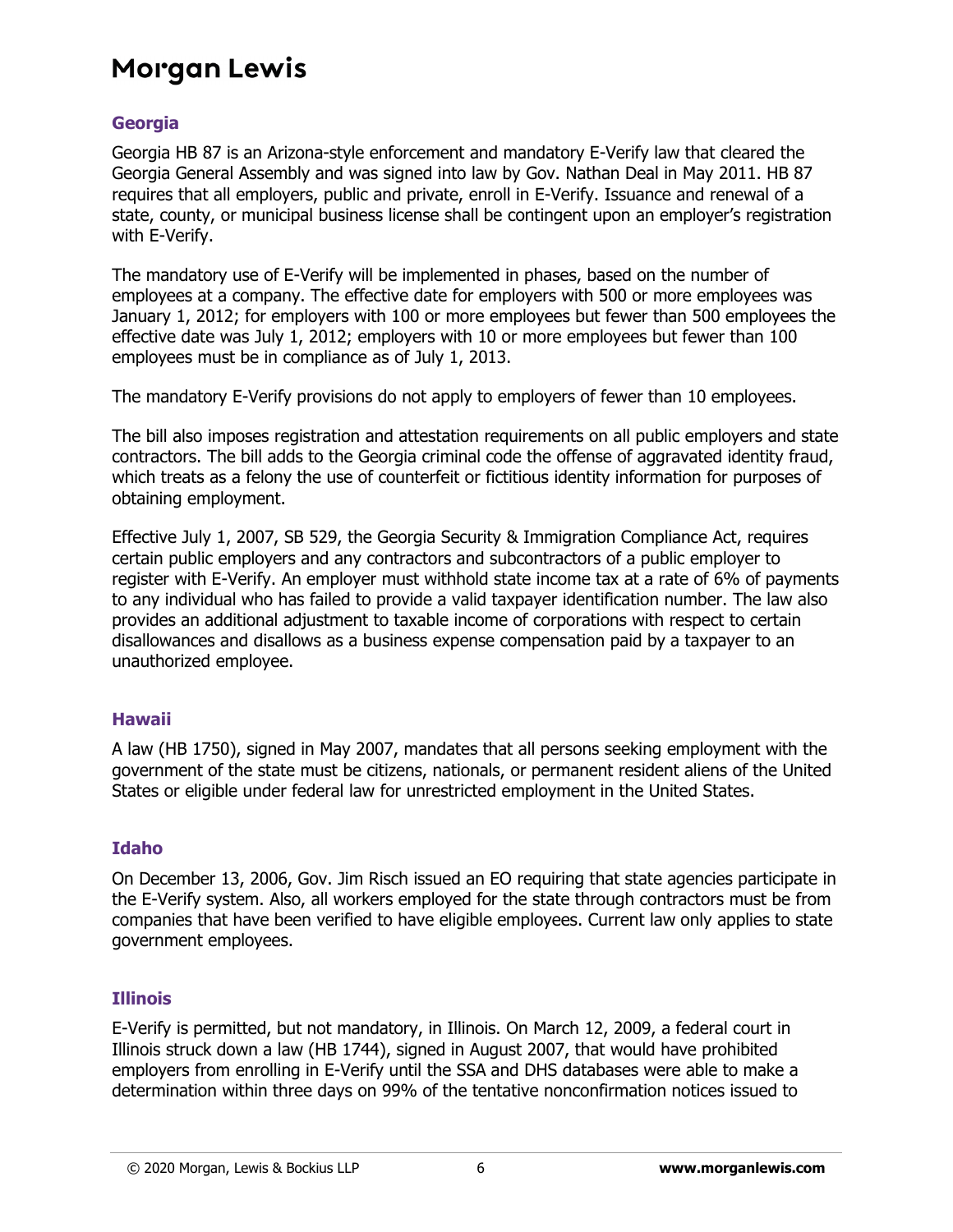employers. United States v. Illinois, No. 07-3261 (C.D. Ill. Mar. 12, 2009). Subsequently, Illinois enacted the Illinois Right to Privacy in the Workplace Act, which does not require the use of E-Verify but places additional statutory obligations on employers within the state that do use E-Verify. Effective January 1, 2010, employers must complete attestations at the time of E-Verify enrollment (or by January 30, 2010 if already enrolled) confirming that responsible employees have completed the DHS E-Verify tutorial. Employers also must attest that they have posted applicable E-Verify and Office of Special Counsel for Immigration-Related Unfair Employment Practices notices at the workplace. Consistent with the DHS's Memorandum of Understanding entered into by E-Verify participants, employers are prohibited from terminating employees prior to receiving a final nonconfirmation of employment authorization from E-Verify and from using E-Verify to prescreen employment applicants. However, the Illinois law allows injured employees to file claims against the employers pursuant to the Illinois Human Rights Act.

#### **Indiana**

Gov. Mitch Daniels signed into law SEA 590, which disallows state tax credits for employers that knowingly hire illegal aliens, revokes state contracts with those companies, and denies unemployment benefits to an unauthorized worker unless the worker's employment eligibility was authorized through E-Verify. It also increases state penalties for crimes associated with immigration fraud and the transportation or harboring of undocumented workers.

Effective June 30, 2011, the law requires state agencies, political subdivisions, contractors of any tier with public contracts for services with the state or a political subdivision, and certain business entities to use E-Verify. A state agency or political subdivision may not enter into or renew a public contract for services with a contractor unless (1) the public contract contains a provision requiring the contractor to enroll in and verify the work eligibility status of all of its newly hired employees through the E-Verify program, and (2) the contractor signs an affidavit affirming that the contractor does not knowingly employ an unauthorized alien.

#### **Iowa**

A law (SF 562), effective July 1, 2007, provides that any business that receives economic development assistance from the state must be subject to contract provisions stating that all of its employees either are US citizens who reside within the United States or are authorized to work in the United States pursuant to federal law, including legal resident aliens.

#### **Kansas**

There are no current state immigration laws affecting employment eligibility verification.

#### **Kentucky**

There are no current state immigration laws affecting employment eligibility verification.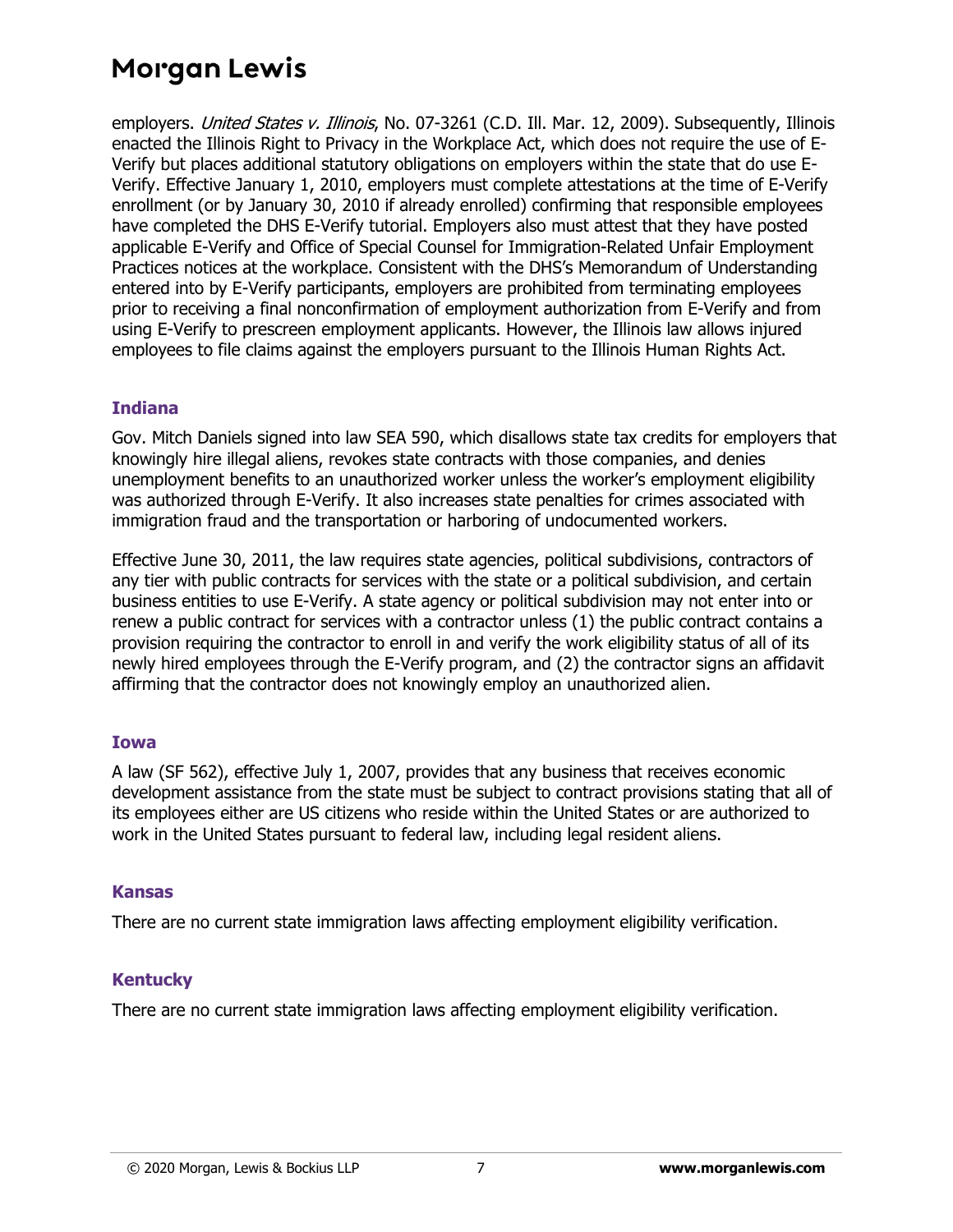#### **Louisiana**

HB 342 (2011) prohibits state contractors from bidding or contracting on state work without first submitting affidavits attesting they will use the federal E-Verify program. The bill also requires contractors to obtain sworn statements from subcontractors attesting that they use E-Verify. Penalties for failure to comply with the bill range from contract termination to a threeyear ban from bidding or contract work. The bill applies to contracts entered into or bids offered on or after January 1, 2012.

Also, private employers are encouraged and incentivized to use E-Verify, but a failure to use E-Verify does not create an immediate sanction. Rather, employers that use E-Verify in Louisiana will be exempted from any state sanctions if they used E-Verify and are subsequently determined to have employed undocumented workers in reliance on the E-Verify authorization, but there is no requirement that they use E-Verify. The bill also exempts employers from penalties should an employer retain a copy of one of the following documents: US birth certificate or certified birth card, naturalization certificate, Certificate of Citizenship, Alien Registration Receipt Card, or US immigration Form I-94. SB 753, signed in June 2006, allows any state agency or department to conduct an investigation of a contractor's hiring policies if the employment of unauthorized immigrants is suspected. The district attorney can issue an order to fire undocumented workers, and, if the contractor does not comply within 10 days of receiving notice, the contractor is subject to penalties of up to \$10,000. This applies only to contractors employing more than 10 people.

#### **Maine**

There are no current state immigration laws affecting employment eligibility verification.

#### **Maryland**

There are no current state immigration laws affecting employment eligibility verification.

#### **Massachusetts**

There are no current state immigration laws affecting employment eligibility verification.

Massachusetts EO 481, effective February 23, 2007, prohibits the use of undocumented workers on state contracts and requires that executive branch contractors certify that they will not knowingly use undocumented workers while performing the contracts; they will verify the immigration status of all workers without engaging in unlawful discrimination; and they will not knowingly or recklessly alter, falsify, or accept altered or falsified documents from any such workers.

#### **Michigan**

A law (SB 229), signed in October 2007, directs state agencies to consider the immigration and residency statuses of persons employed by a prospective contractor and whether the use of noncitizen workers would be detrimental to the state.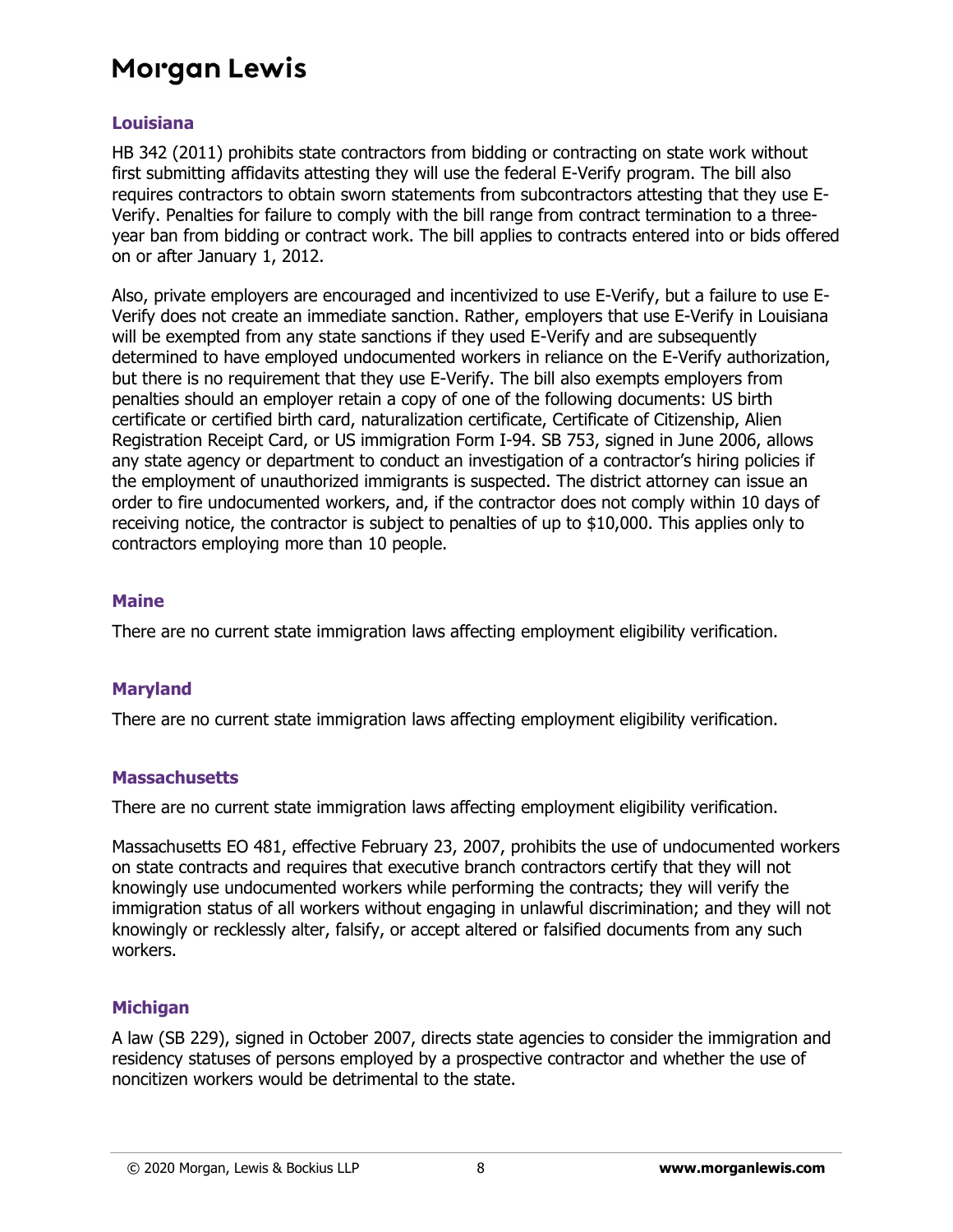#### **Minnesota**

Minnesota's earlier E-Verify policy expired on April 4, 2011, but was quickly replaced with HR 2164, which took effect June 2011. Under the new law, private businesses providing more than \$50,000 worth of services to the State of Minnesota must enroll in E-Verify and use it to verify new-hire employment eligibility. Unlike the previous E-Verify law that required state agencies to use E-Verify on all new hires, this new mandate does not extend to new state employees.

#### **Mississippi**

Mississippi SB 2988 was signed into law by Gov. Haley Barbour on March 17, 2008. The law mandates E-Verify participation for Mississippi employers. State agencies and employers with at least 250 employees were required to be in compliance by July 1, 2008; employers with 100 to 249 employees were required to comply by July 1, 2009; employers with 30 to 99 employees were required to comply by July 1, 2010; and all employers must have complied by July 1, 2011. Penalties include loss of public contracts for up to three years, loss of licenses for up to one year, or both. Additionally, the law makes it a felony for unauthorized workers to knowingly accept or perform work in the state, and creates a private cause of action for legal US residents laid off and replaced by unauthorized workers. The statute's definition of "employee" appears to limit the scope of the law to individuals hired to perform work within the State of Mississippi, and to limit applicability to those employers that report income paid to employed or contracted personnel in Mississippi.

#### **Missouri**

On July 7, 2008, Gov. Matt Blunt signed into law a bill (HB 1549) that makes it mandatory for all state agencies and local governments in Missouri, as well as private contractors with the state, to use E-Verify for newly hired workers. The effective date was January 1, 2009. The law allows the state to terminate contracts with businesses that hire illegal workers, to withhold up to 25% of the value of contracts with these businesses, and to suspend the businesses from further contracts with the state for up to three years. Upon a second offense, a business could be permanently barred from doing business with the state. The law also calls for suspension of local licenses, permits, and exemptions for employers that knowingly hire unlawful workers. Additional provisions relate to limitations on public benefits, immigration training for state police, and prohibitions on misclassifying workers as independent contractors when the employers knew that the workers should be classified as employees.

HB 2058, signed on June 11, 2008, requires that any applicant of a tax credit program that purposely and directly employs an unauthorized alien has to forfeit any tax credits and must repay the amount of any tax credits redeemed during the period that an unauthorized alien was employed by the applicant.

#### **Montana**

A law (SB 214), signed in April 2007, revises laws relating to independent contractors and excludes from the definition of "employment" services performed by an alien having a residence in a foreign country who temporarily comes to the United States to perform agricultural labor or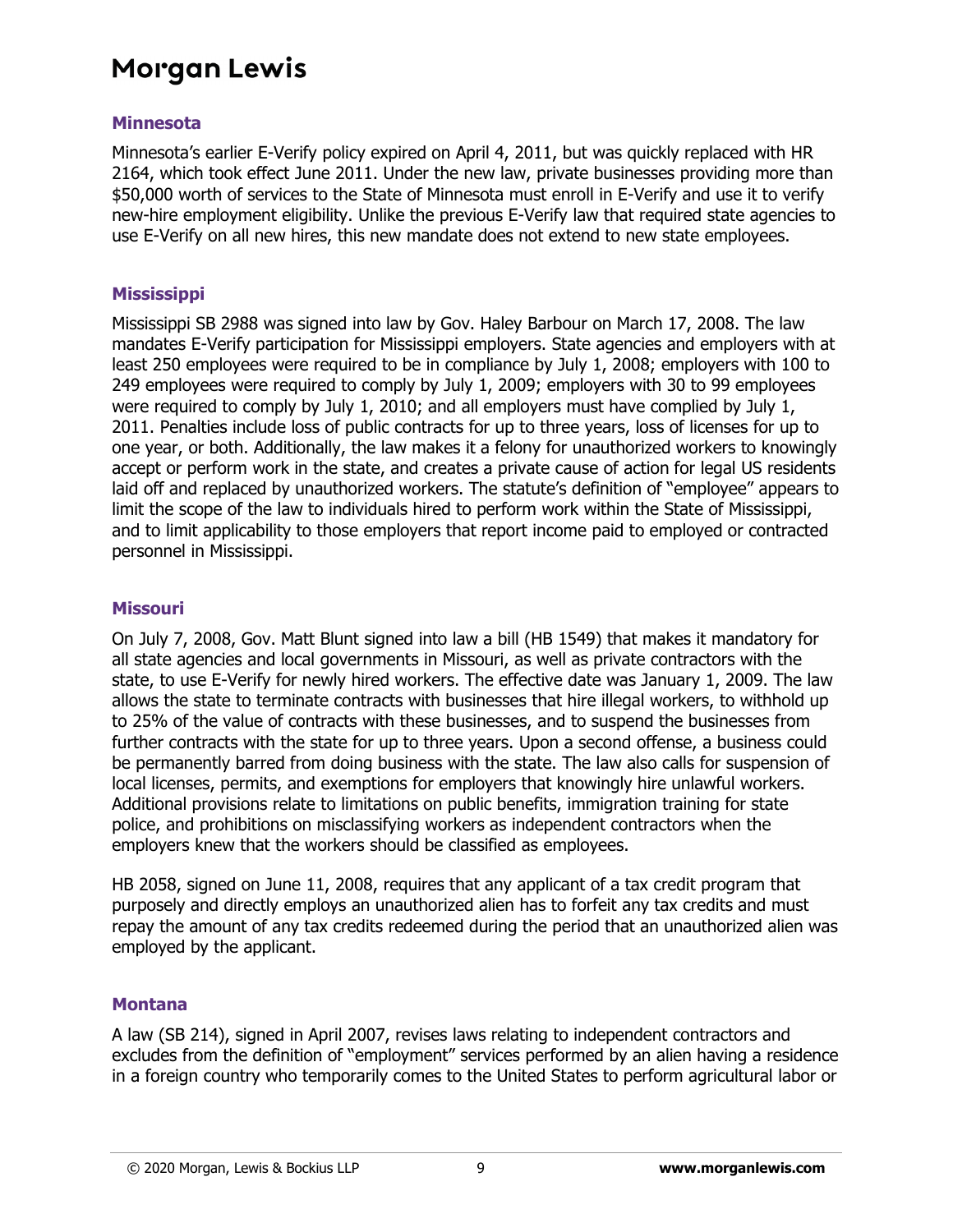services, or an alien who is a bona fide student and who seeks to enter the United States temporarily and solely for the purpose of pursuing a course of study.

A law (HB 111), signed in March 2007, revises the unemployment insurance law and excludes from the definition of "employment" services performed by an alien having a residence in a foreign country who temporarily comes to the United States to perform agricultural labor or services.

#### **Nebraska**

On April 18, 2009, Gov. Dave Heineman signed into law a bill (LB 403) requiring public employers (i.e., state agencies and political subdivisions) and contractors to register with and use the E-Verify program to determine the employment eligibility of new hires starting October 1, 2009. A public contractor is defined as "any contractor or his or her subcontractor who is awarded a contract by a public employer for the physical performance of services within the State of Nebraska." The law also requires Nebraska's public employers to verify the legal status of all applicants trying to collect public benefits, thereby prohibiting the public employers from providing benefits to persons illegally present in the United States.

#### **Nevada**

In June 2007, Gov. Jim Gibbons signed into law a bill (AB 383) that provides administrative fines for those business licensees that are found to employ illegal aliens. The bill also requires verification of an employee's Social Security number.

#### **New Hampshire**

There are no current state immigration laws affecting employment eligibility verification.

#### **New Jersey**

There are no current state immigration laws affecting employment eligibility verification.

#### **New Mexico**

There are no current state immigration laws affecting employment eligibility verification.

#### **New York**

There are no current state immigration laws affecting employment eligibility verification.

#### **North Carolina**

Gov. Beverly Perdue signed into law HB 36, which requires private employers with at least 25 employees and all counties and cities to use E-Verify to verify the work authorization of newly hired employees. The law, signed on June 23, 2011, required North Carolina counties and cities to register and participate in E-Verify by October 1, 2011. Private sector employers with 500 or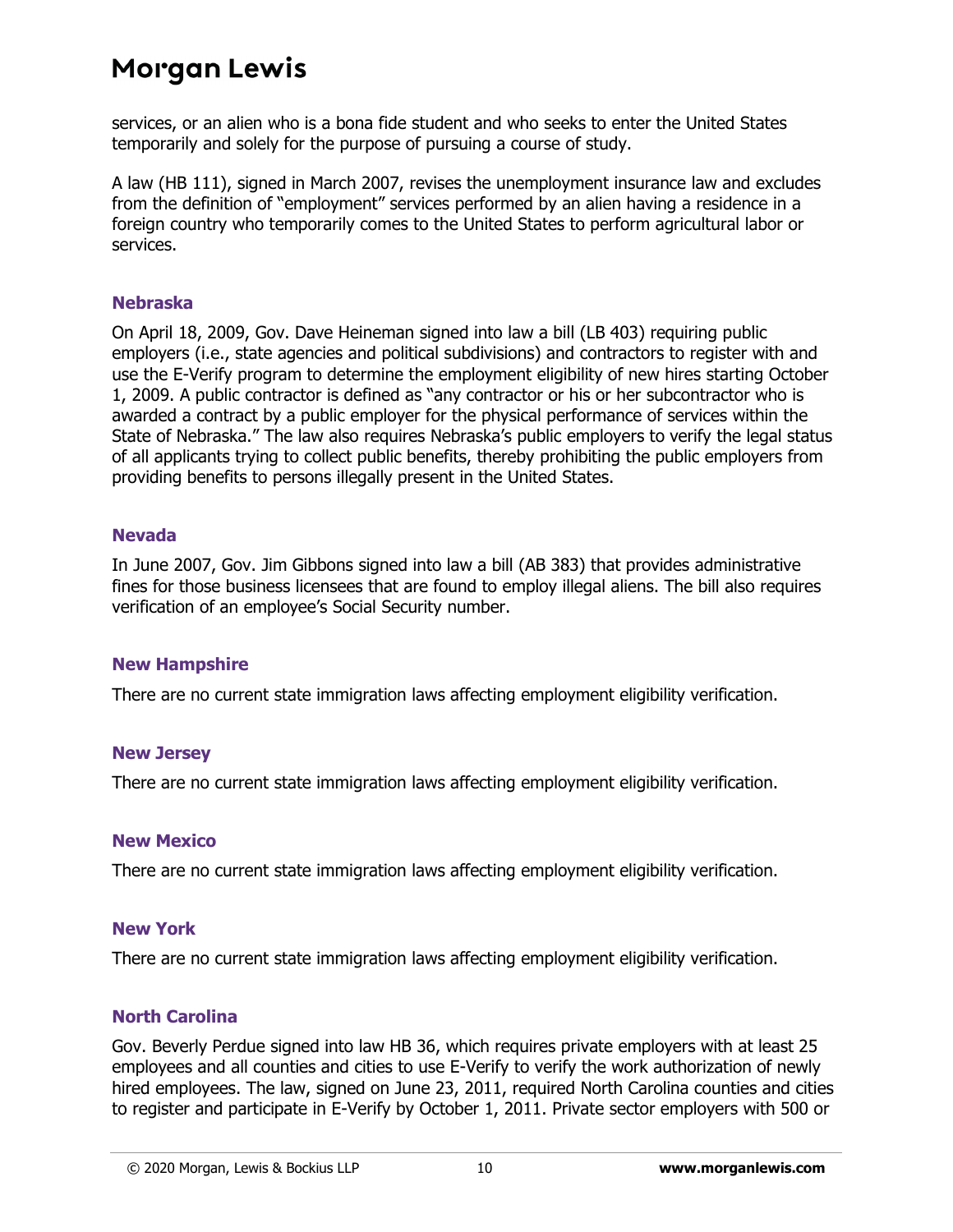more employees were required to participate as of October 1, 2012; employers with 100 to 499 employees were required to participate as of January 1, 2013; and employers with 25 to 99 employees were required to participate as of July 1, 2013.

SB 1523, enacted in 2006, requires all state agencies, offices, and universities to use E-Verify for employees hired on or after January 1, 2007, except for employees of local education agencies hired on or after March 1, 2007. As of May 2008, North Carolina had other pending bills related to employer-based and/or employee-based immigration laws.

#### **North Dakota**

There are no current state immigration laws affecting employment eligibility verification.

#### **Ohio**

There are no current state immigration laws affecting employment eligibility verification.

#### **Oklahoma**

The Oklahoma Taxpayer and Citizen Protection Act, signed in May 2007, required state and local government agencies and private employers with government contracts to check the immigration status of applicants for employment by verifying Social Security numbers. Implementation of the law was enjoined on June 4, 2008 by a federal court in Oklahoma, which found that it is "substantially likely" that the law is preempted by federal immigration law. As originally enacted, the law required an employer to withhold state income tax at a rate of 6% of the amount of compensation paid to an individual if the individual had failed to provide a valid Social Security number. It also mandated that public employers use E-Verify beginning November 1, 2007 and that state contractors use E-Verify by July 1, 2008. A divided US Court of Appeals for the Tenth Circuit lifted parts of the injunction in February 2010, allowing Oklahoma to enforce the requirement that state, county, and municipal governments and those that contract with the state use E-Verify to prove the legal status of all new hires.

#### **Oregon**

A law (SB 202), effective January 1, 2008, amends Oregon labor law to prohibit a holder of a farm labor contractor license from hiring "an alien not legally present or legally employable in the United States." It permits any individual, including the Commissioner of the Bureau of Labor, to bring suit against any person to enjoin that person from using the services of a farm labor contractor that employs illegal aliens. The commissioner may also impose civil fines against violators.

#### **Pennsylvania**

On July 5, 2012, Gov. Tom Corbett signed the Public Works Employment Verification Act (SB 637) into law. Under the act, effective January 1, 2013 all public works contractors and subcontractors are required to use E-Verify for all new hires. Subcontractors that are only suppliers are exempt from the law. Contractors must execute a certification of compliance as a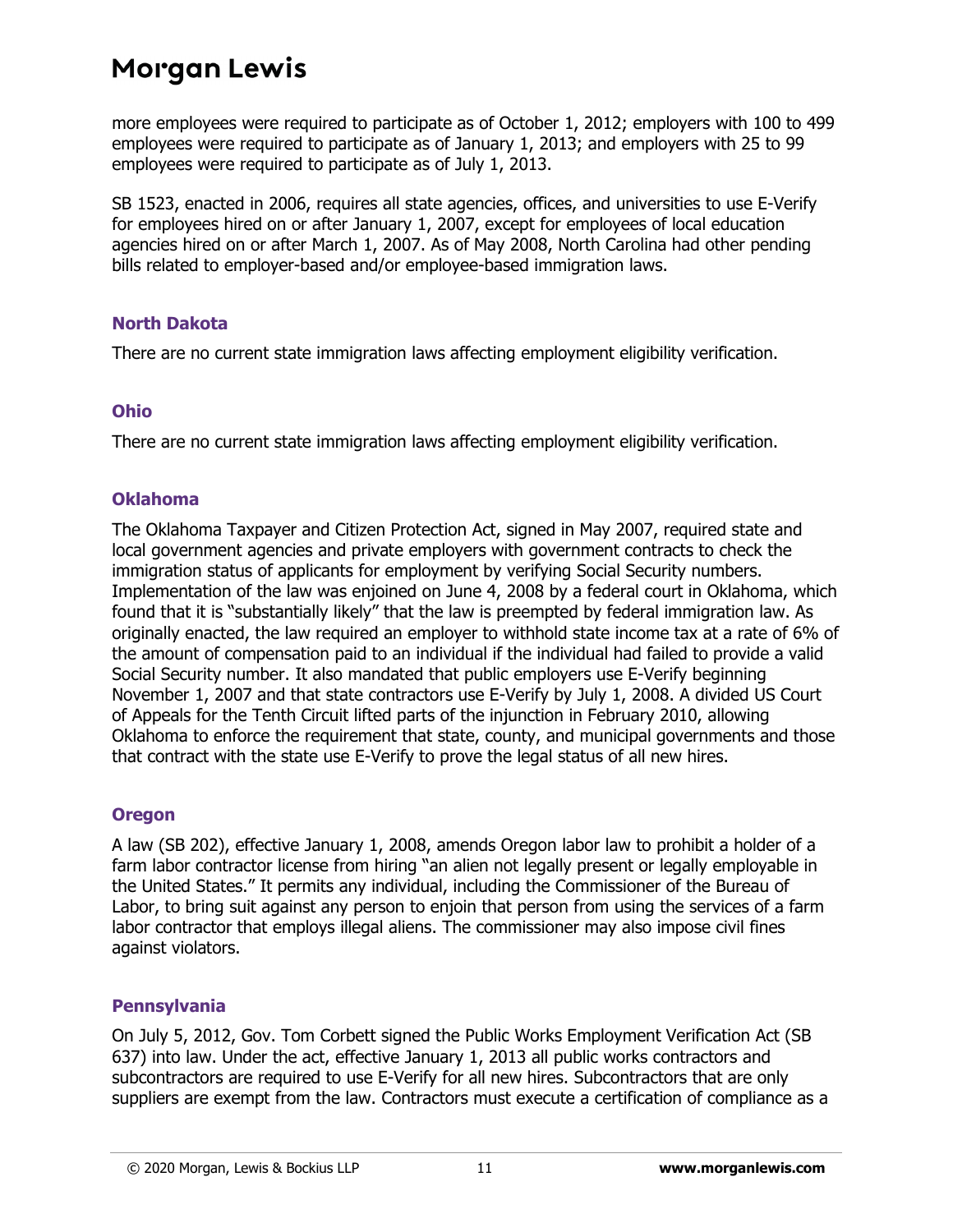prerequisite to being awarded a public works contract. The Department of General Services has authority to investigate compliance based on either complaints or random inspections. Failure to comply can result in a sanction that ranges from a warning letter for an initial violation to debarment for egregious violations.

A law (HB 2319), signed in May 2006 and known as the Prohibition of Illegal Alien Labor on Assisted Project Act, defines an "illegal alien" as one who violates federal immigration laws yet is a paid employee within the commonwealth. This bill prohibits the use of labor by illegal immigrants on projects financed by grants or loans from the state government. Appropriate federal authorities should be contacted in the event that a contractor that knowingly employs illegal aliens accepts a state contract.

#### **Rhode Island**

On November 5, 2010, then–newly inaugurated Gov. Lincoln Chafee issued EO 08-01, rescinding his predecessor's 2008 EO regarding the mandatory use of E-Verify.

#### **South Carolina**

On June 4, 2008, Gov. Mark Sanford signed HB 4400, the South Carolina Illegal Immigration Reform Act. The legislation requires all South Carolina employers to use E-Verify. Large employers (more than 500 employees) were required to comply by January 2009; all other employers had until July 2010. Employers could be fined between \$100 and \$1,000 for each employee not verified, and the violation would be reported to federal officials. An employer found to have knowingly hired illegal immigrants faces suspension of its business license for 10 to 30 days for a first offense, and up to five years for a third offense. Licenses could be revoked in the most egregious cases. Other provisions include creation of an informational website and telephone call center for the reporting of suspected immigration law violations, a prohibition on treating as a deductible business expense any wages paid to an undocumented worker, and mandatory withholding of 7% of all compensation paid to an undocumented worker.

#### **South Dakota**

There are no current state immigration laws affecting employment eligibility verification.

#### **Tennessee**

Effective January 1, 2017, all Tennessee employers with 50 or more employees are required to enroll in and use E-Verify. The Tennessee Lawful Employment Act (TLEA) (SB 1669, HB 1378) was signed into law by Gov. Bill Haslam on June 7, 2011. The law originally required employers either to register with and use E-Verify or to request from an employee and retain a photocopy of one document from a list of acceptable documents in addition to fulfilling the federal Form I-9 requirements. The law was phased in according to employer size:

- January 1, 2012: Employers with 500+ employees and government entities
- July 1, 2012: Employers with 200 to 499 employees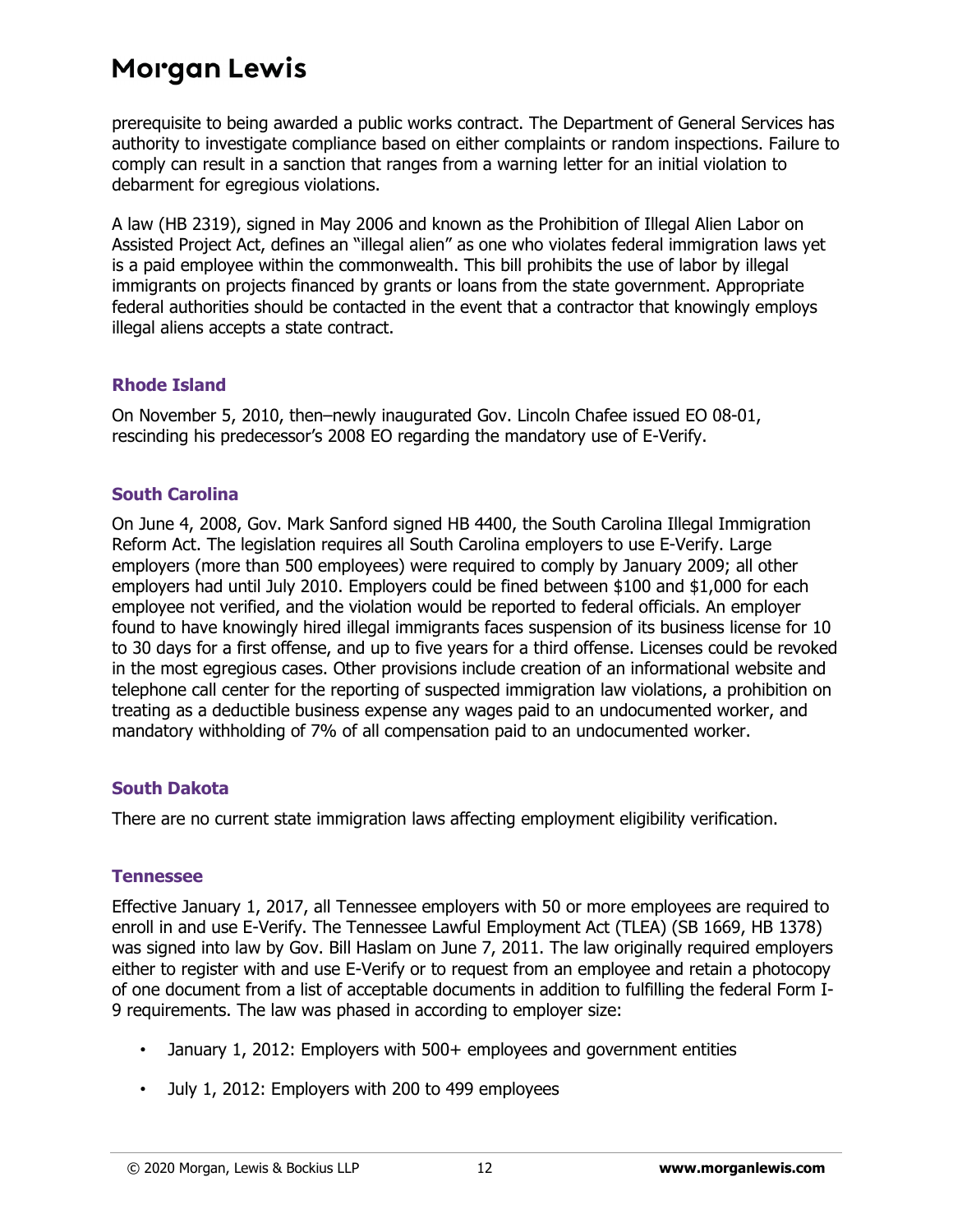• January 1, 2013: Employers with 6 to 199 employees

On April 21, 2016, the governor signed into law an amendment to the TLEA that will drop the document retention option in favor of mandatory E-Verify use for all Tennessee employers with 50 or more employees. This change takes effect January 1, 2017.

A law (HB 111), effective June 2006, prohibits contractors from contracting with state agencies within one year of the discovery that the contractors employ illegal immigrants.

A law (SB 903), signed in May 2007, provides that an employer shall not accept an individual tax identification number (ITIN) to prove immigration status. According to some, illegal immigrants often present ITINs without also presenting valid federal immigration documents. Tennessee hopes to prevent fraudulent use of ITINs for employment purposes.

A law (HB 729), signed in June 2007, provides for the suspension of the business license of an employer for knowingly hiring an illegal alien. For a first violation, the employer's license would be suspended until the illegal worker is terminated. For second and subsequent violations, the suspension would be for one year. As with the Arizona law, the employer's participation in E-Verify serves as a defense to a claim that the employer has violated the law.

#### **Texas**

A law (HB 1196), effective September 1, 2007, requires Texas businesses that receive taxpayersubsidized job creation grants and tax abatements to certify that they will not knowingly employ undocumented workers. In the certified statement, a business must declare that if convicted of engaging in a pattern or practice of violations of federal law governing unlawful employment of illegal workers, the business must repay the amount of the public subsidy with interest, at a specified rate and term, within 120 days of receiving notice of the violation. The law also authorizes a public agency, a local taxing jurisdiction, an economic development corporation, or the Texas attorney general to bring a civil action to recover funds if a business hires workers who are not legally in the United States. The bill applies to a business's subsidiary, affiliate, or franchise, or a person with whom the business contracts.

#### **Utah**

On March 31, 2010, Gov. Gary Herbert signed into law SB 251, "Verification of Employment Eligibility." The law requires that, as of July 1, 2010, private employers that employ 15 or more employees use a "status verification system" (either E-Verify or Social Security Number Verification Service (SSNVS)) to verify the federal legal working status of every new hire. Foreign national employees in H-2A or H-2B nonimmigrant status are excluded. There is no sanction or liability for a failure to comply with the law. Employers may register with the Utah Department of Commerce, certifying their compliance with the law. The Department of Commerce is required to publish on the Internet a list of companies that have registered under the law.

Former Gov. Jon Huntsman signed SB 81 into law on March 13, 2008, with an effective date of July 1, 2009. The law requires all public employers, as well as their contractors of any tier, to use an electronic employment eligibility verification system (either E-Verify or SSNVS) to verify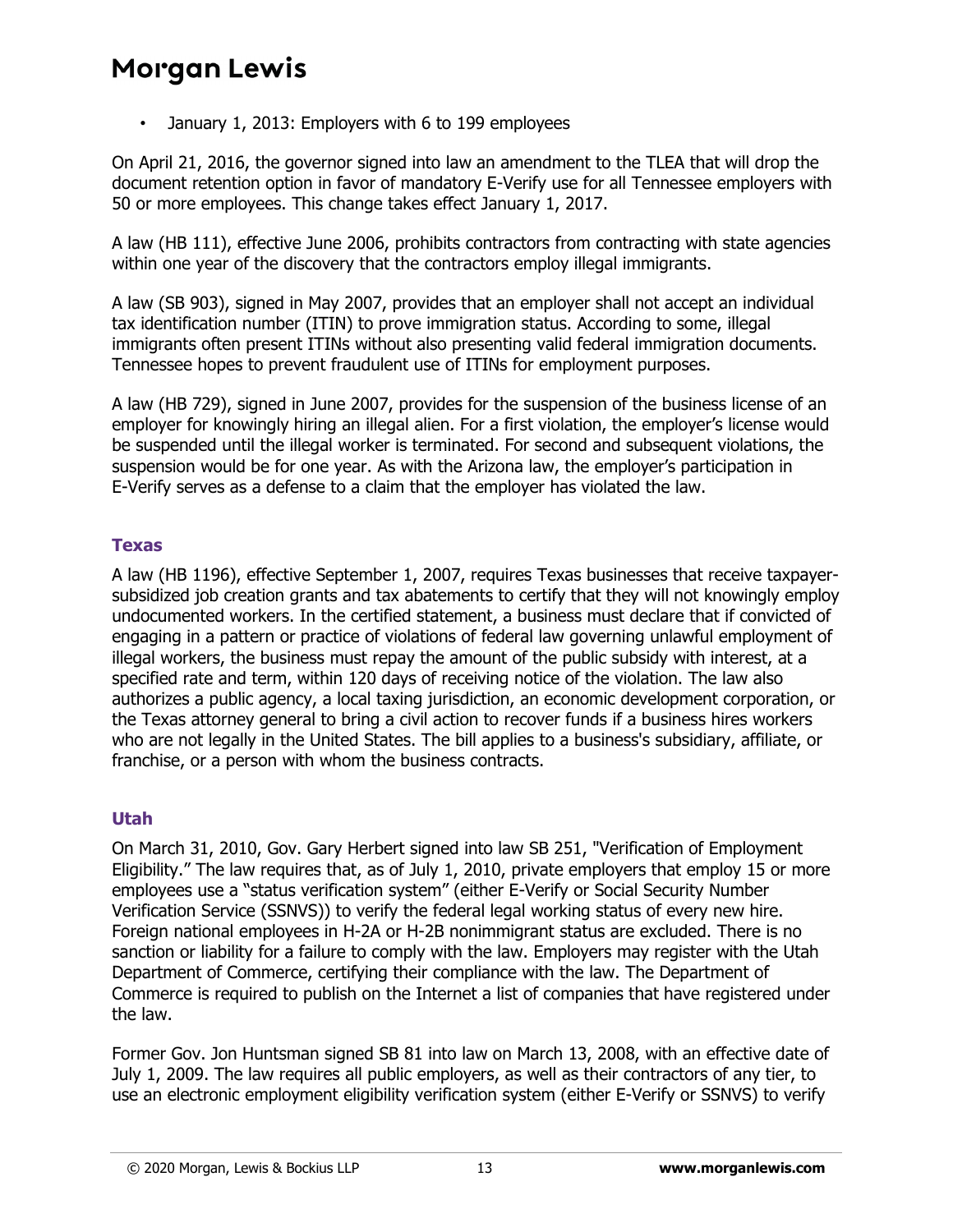employment eligibility. The requirement applies only to contracts entered into for the physical performance of services after July 1, 2009 and to employees hired after the law took effect.

#### **Vermont**

There are no current state immigration laws affecting employment eligibility verification.

#### **Virginia**

On March 25, 2011, Gov. Bob McDonnell signed into law SB 1049. The law, effective December 1, 2013, requires that any employer with more than an average of 50 employees for the previous 12 months and entering into a contract in excess of \$50,000 with any agency of the commonwealth to perform work or provide services pursuant to such contract shall register with and participate in the E-Verify program to verify information and work authorization of its newly hired employees performing work pursuant to such public contract.

Previous action in Virginia includes HB 1298, which was signed into law effective July 1, 2008. The law does not impose any additional employer obligations; however, it creates a state criminal offense for employers that essentially fail to fulfill their existing employment eligibility verification obligations under existing federal immigration law. In addition, HB 926 was signed into law authorizing regulatory boards to revoke state licenses, registrations, certificates, or authorizations in the event of a state or federal conviction for knowingly employing unlawful workers. Also, since July 1, 2008, all public contracts for goods and services have included a provision that a contractor does not and will not knowingly employ an unauthorized worker in the performance of a contract. On April 11, 2010, Gov. McDonnell signed into law HB 737, which require agencies of the commonwealth to enroll in the E-Verify program by December 1, 2012, and to use the program for each newly hired employee who is to perform work within the commonwealth.

#### **Washington**

There are no current state immigration laws affecting employment eligibility verification.

#### **West Virginia**

A law (SB 70), signed in April 2007, makes it unlawful for any employer to knowingly employ an unauthorized worker. An employer is required to verify a prospective employee's legal status or authorization to work. The law also provides for penalties for employing unauthorized workers, including fines, jail sentences, and revocation of business licenses.

#### **Wisconsin**

There are no current state immigration laws affecting employment eligibility verification.

#### **Wyoming**

There are no current state immigration laws affecting employment eligibility verification.